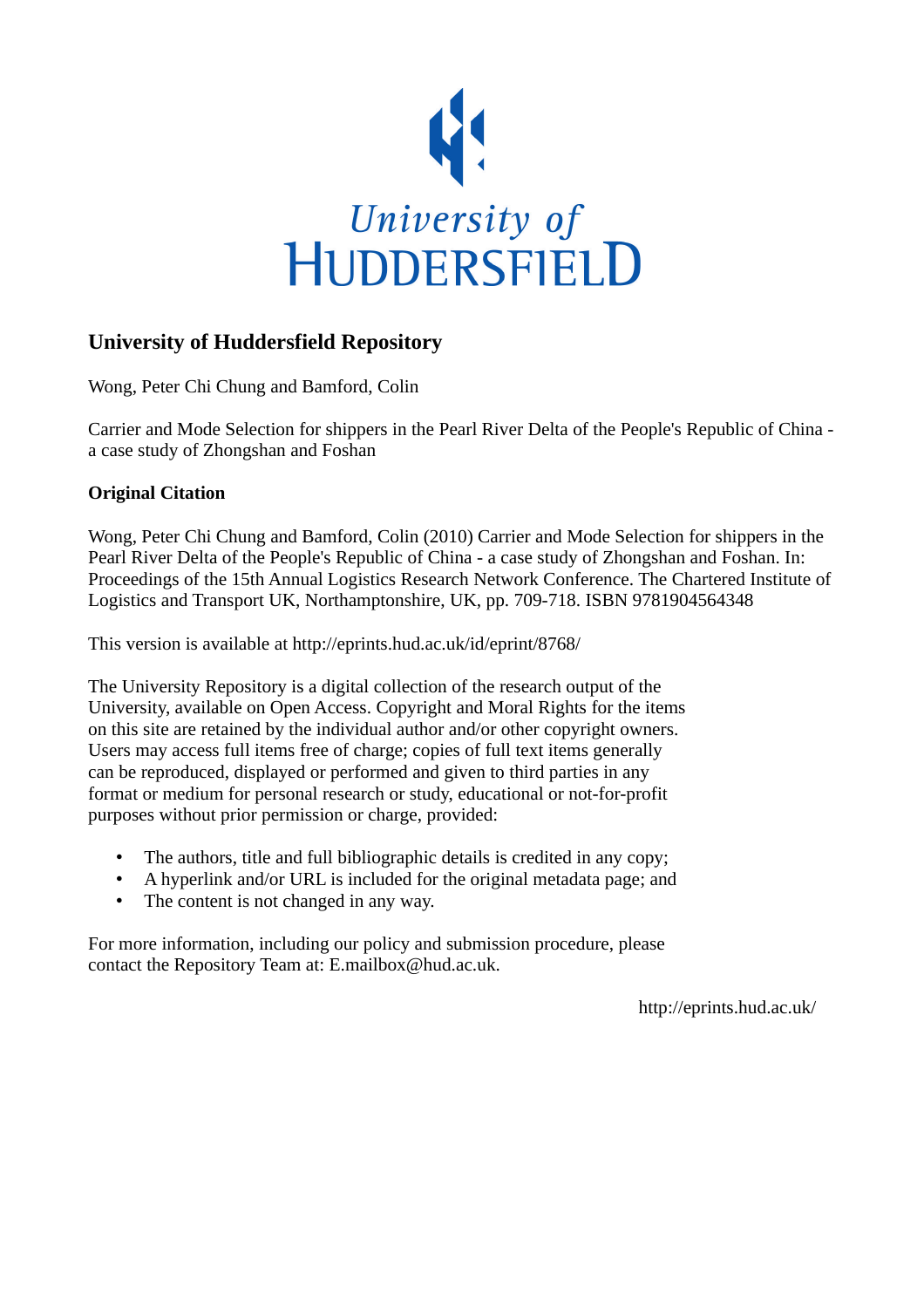# **CARRIER AND MODE SELECTION FOR SHIPPERS IN THE PEARL RIVER DELTA OF THE PR CHINA – A CASE STUDY OF ZHONGSHAN AND FOSHAN**

## *Peter C Wong#, Colin Bamford\**

*#Department of Logistics and Maritime Studies, The Hong Kong Polytechnic University*

*\*Department of Logistics and Hospitality Management, University of Huddersfield, UK*

## **Introduction**

Since China launched its open door policy three decades ago, the PRD in Guangdong Province has witnessed economic reforms in the late 1970s. These reforms have transformed it into one of the fastest growing areas in the world. In the early 1980s, the Special Economic Zones (SEZs) of Shenzhen and Zhuhai were established with the purposes to learn from Hong Kong and Macao due to their close geographical proximity. China would like to use SEZ as the pilot testing ground for further implementation of its open door policy. Obviously, a successful transformation of these two locations from agricultural industries into manufacturing industry became one of the prime duties of their Mayors. These SEZs had special regulations and taxation to attract foreign investments. Hence, many Hong Kong manufacturers moved into the Shenzhen SEZ nearby as well as other parts of the PRD to take advantage of cheaper land, labour and operating costs. Whilst labour intensive activities shifted to the PRD, higher value-added activities, such as management, finance, logistics, design, R&D and quality assurance remained in Hong Kong. Nowadays, The PRD economic zone is one of China's leading economic regions and a major manufacturing center.

#### **The PRD overview**

The PRD consist of nine cities, namely Guangzhou (the provincial capital), Shenzhen, Foshan, Zhuhai, Jiangmen, Zhongshan, Dongguan, four districts and counties of Huizhou and four districts and counties of Zhaoqing. Among all cities, Shenzhen has the highest GDP per capita with its focus on high end manufactured products and logistics services related to overseas consignments (see Table 1). With the increasing land costs and labour costs in the Shenzhen area, factories started moving northwestward along the Pearl River into Dongguan since early 1990s.

| <b>Cities</b>                                                       | <b>Land area</b><br>(sq, km) | <b>Population</b><br>(mn) | <b>GDP</b><br>(RMB bn) | <b>GDP</b><br>growth<br>(%) | Per Capita<br><b>GDP</b><br>(RMB) | <b>Export</b><br>(US\$bn) | <b>Actual FDI</b><br>(US\$bn) |
|---------------------------------------------------------------------|------------------------------|---------------------------|------------------------|-----------------------------|-----------------------------------|---------------------------|-------------------------------|
| Guangzhou                                                           | 7.434                        | 10.2                      | 821.6                  | 12.3                        | 81.233                            | 42.9                      | 3.6                           |
| Shenzhen                                                            | 1.953                        | 8.8                       | 780.7                  | 12.1                        | 89.814                            | 179.7                     | 4.0                           |
| Zhuhai                                                              | 1.688                        | 1.5                       | 99.2                   | 9                           | 67.591                            | 21.2                      | 1.1                           |
| Foshan                                                              | 3.848                        | 6.0                       | 433.3                  | 15.2                        | 72.975                            | 29.0                      | 1.8                           |
| Huizhou                                                             | 11,158                       | 3.9                       | 129.0                  | 11.5                        | 33.077                            | 18.0                      | 1.4                           |
| Dongguan                                                            | 2.465                        | 7.0                       | 370.3                  | 14.0                        | 53.285                            | 65.6                      | 2.4                           |
| Zhongshan                                                           | 1.800                        | 2.5                       | 140.9                  | 10.5                        | 56.106                            | 18.7                      | 0.7                           |
| Jiangmen                                                            | 9.541                        | 4.1                       | 128.1                  | 10.8                        | 30.973                            | 9.7                       | 0.9                           |
| Zhaoqing                                                            | 14,856                       | 3.8                       | 71.6                   | 14.2                        | 18,951                            | 2.4                       | 0.9                           |
| Table 1: PRD Economic profile (2008)<br>Source: HKTDC 22-March-2010 |                              |                           |                        |                             |                                   |                           |                               |

The PRD's broad range of industries has developed into various industrial clusters. Along the East Bank of Pearl River these are electronics and IT products manufacturers while the West Bank is best known for household appliance products. Industrial clusters within a close proximity provide convenient bases to source all parts, components and accessories of a product, so that orders can be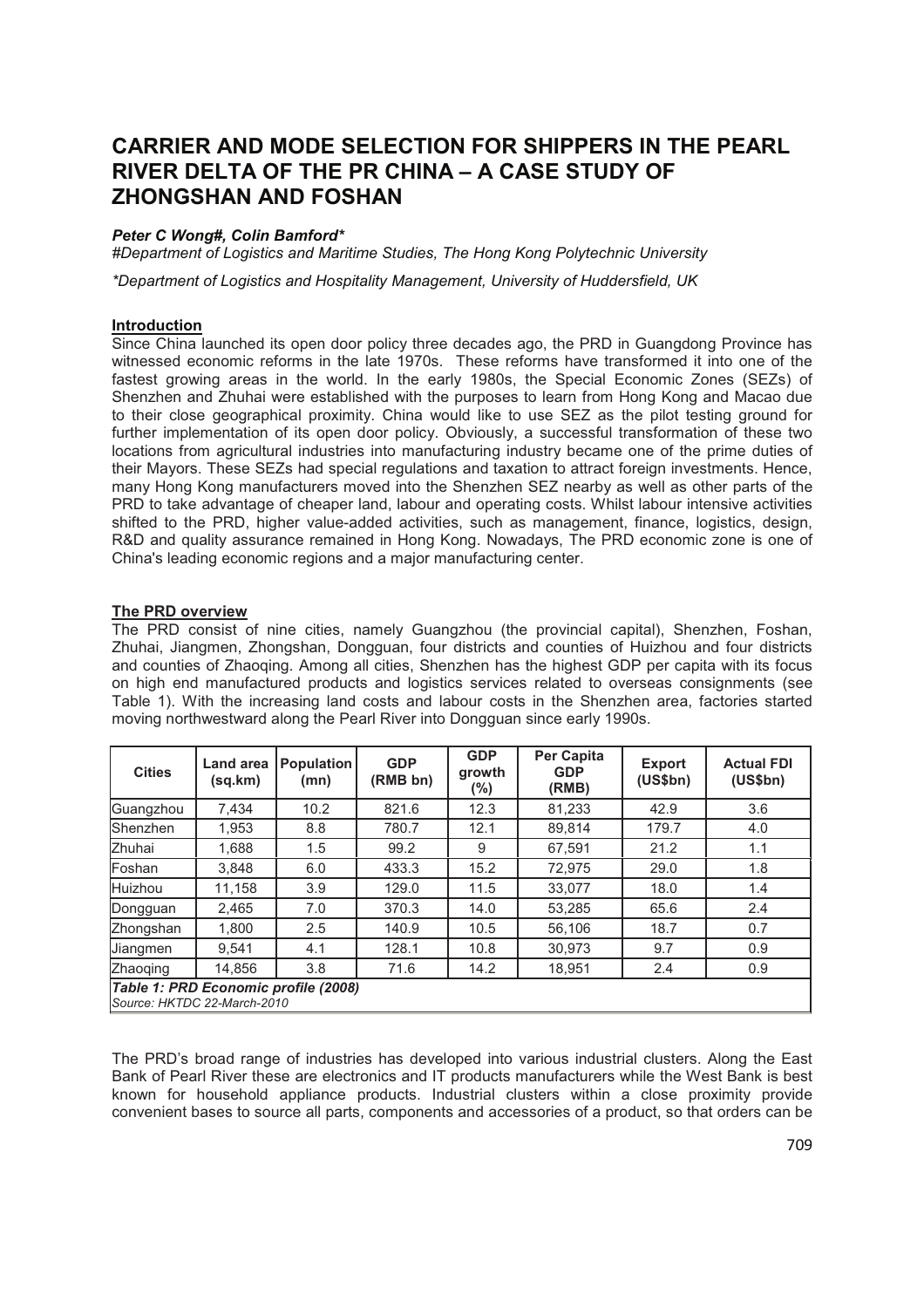assembled quickly. These manufacturers would seem to be benefitting from external economies of scale.

In past years, the Guangdong province government has continuously enhanced transport infrastructure and raised administrative efficiency. The rapid development of various cities in China detained a vast number of labour forces locally which makes Guangdong facing shortages of labour. These prompted Guangdong's initiative to restructure its industries. Nowadays, Guangzhou houses one of the three autos manufacturing bases in China and accounted for nearly 10% of the national total in motor vehicles production. Many world famous auto parts manufacturers are now clustered around nearby areas and have radiated into other PRD cities surrounding Guangzhou.

Following the planned economic model pattern from past decades, the Guangdong province government is restructuring the industrial base of each city as follows ( Table 2):

| City                        | Industry development allocation                                                                                                                                         |  |
|-----------------------------|-------------------------------------------------------------------------------------------------------------------------------------------------------------------------|--|
| Guangzhou                   | Autos and parts, transport equipment, electrical products, electronics, chemicals,<br>garments, textiles, business services, software, toys                             |  |
| Panyu*                      | Sports goods, textiles, garments, jewellery, toys, electric supply equipment,<br>shipping containers                                                                    |  |
| Shenzhen                    | Electronics, computer products, telecom products, ICs, toys, plastics, watches,<br>clocks, oil paintings, port services, logistics, finance, printing, artificial trees |  |
| Dongguan                    | Electronics computers, components, peripherals, garments, furniture, shoes, toys,<br>watches, clocks, cutlery, kitchen tools, soldering machinery, angling equipment    |  |
| Huizhou                     | Laser diodes, digital electronics, CD-ROMs, telephones, batteries, circuit boards,<br>precision machinery, plastics, chemicals                                          |  |
| Zhongshan                   | Lighting fixtures, lamps, metal products, motorcycles, casual wear, locks, audio<br>equipment                                                                           |  |
| Foshan                      | Industrial ceramics, ceramic artwork, needlework, textiles, children's garments                                                                                         |  |
| Chencun*                    | Flower farming, ornamental fish, turf farming                                                                                                                           |  |
| Nanhai*                     | Textiles, aluminium products, motorcycles, underwear                                                                                                                    |  |
| Shunde*                     | Electrical appliances, woodworking, shipping containers, furniture, machinery,<br>bicycles                                                                              |  |
| Jiangmen                    | Textiles, garments, paper, batteries                                                                                                                                    |  |
| Source: HKTDC 22-March-2010 | Table 2: industrial base distribution in PRD                                                                                                                            |  |

#### **Industrial immigration**

In addition to the relocation of industrial territory, started from 1-January 2008, China stipulated section 98 of LAW OF THE PEOPLE'S REPUBLIC OF CHINA ON EMPLOYMENT CONTRACTS

《中华人民共和国*劳动合同法*》to ensure the benefits and welfare of the workers are well looked after and protected. Around the same time in 2009 the Shenzhen and Guangzhou governments have enforced the environmental policies for residential and manufacturing areas. Industries that will pollute the water (such as the Textile industry), air (such as metal melting), and noise (such as trucking and warehousing) are under annual scrutiny by the Governments. Industries that emit pollutants are required to move to a designated development location or simply move out from the Guangzhou or Shenzhen areas. Many of these industries have relocated into Zhongshan or Foshan where the local government takes a more relax attitude toward the environmental and labour restrictions.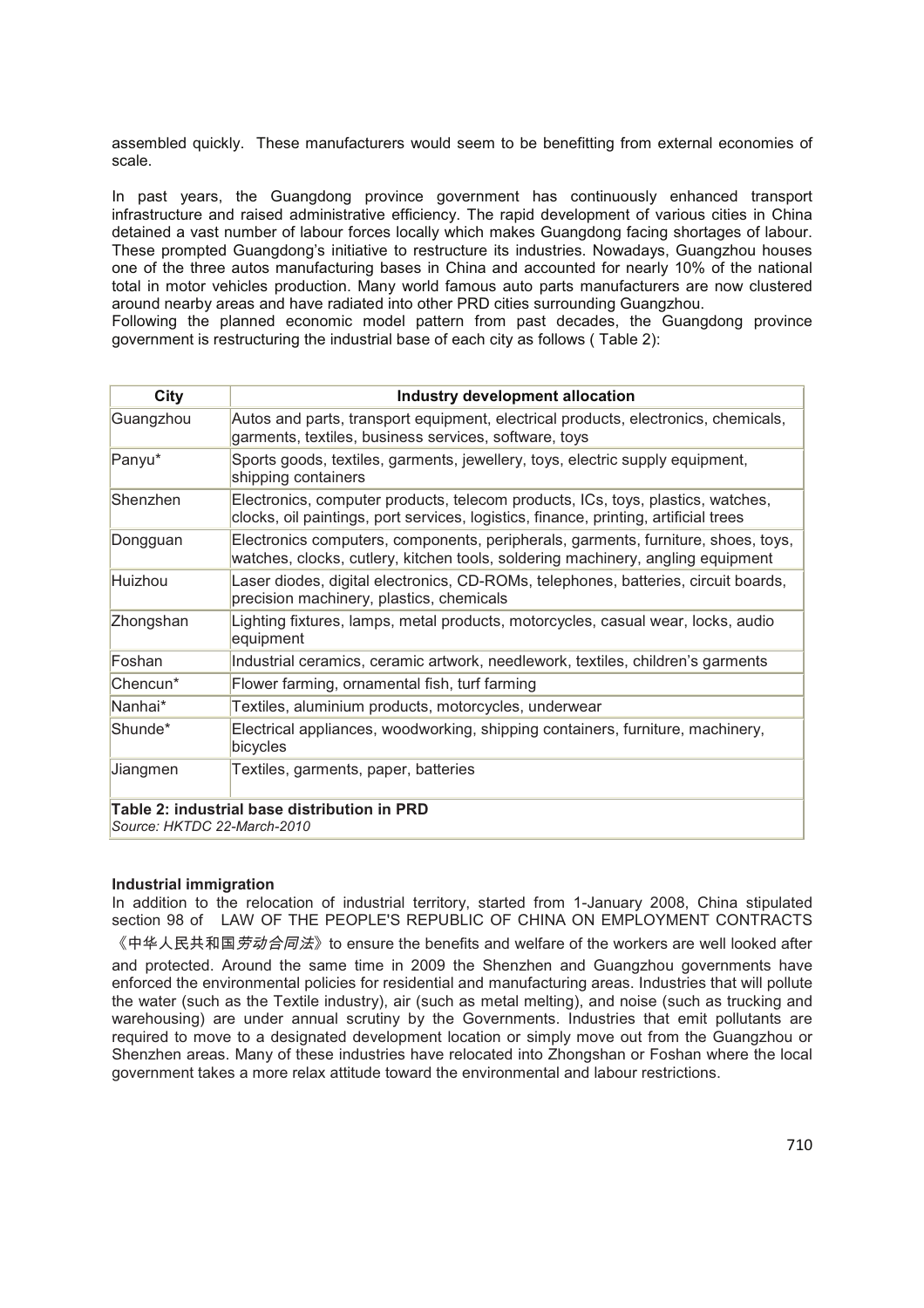With its geographical advantage, improving and well established port infrastructure, ports in PRD play a critical role for transporting manufactured goods within the region to abroad even as the manufacturing bases have moved further northwestward. Besides major ports such as Guangzhou Port, Yantian Port, Shekou Port and Chiwan Port of Shenzhen, river ports such as Nasha, Humen and Zhuhai are available to facilitate overseas shipments.

This paper aims to use AHP to study those shippers that have relocated their factories from Guangzhou and Shenzhen into the Zhongshan and Foshan areas and whether there are any different parameters that they will consider for their overseas shipments.

#### **The field survey**

Following the results from (Wong, Yan and Bamford 2008), the parameters for carrier selection are summarised in table 3:

| Table 3: criteria for carrier selection |                           |                             |  |  |  |
|-----------------------------------------|---------------------------|-----------------------------|--|--|--|
| Time in transit                         | On time performance       | Shipment tracing            |  |  |  |
| Meet estimated pickup                   | Frequency of damage/      | Pickup service              |  |  |  |
| & delivery                              | loss                      |                             |  |  |  |
| Delivery time                           | Dependability/reliability | Claim settlement            |  |  |  |
|                                         | of service                |                             |  |  |  |
| Assistance in obtaining                 | Flexibility               | Preference given to         |  |  |  |
| rate changes                            |                           | shipper                     |  |  |  |
| Care in handling                        | Transit time reliability  | <b>Transportation costs</b> |  |  |  |
| Door-to-door transit                    | Long haul performance     | Consistency of service      |  |  |  |
| time                                    |                           |                             |  |  |  |
| Competitive rates                       | Satisfies customer        | Low freight charges         |  |  |  |

A questionnaire in Likert Scale format and complied with above parameters was posted to the respondent's office address and followed up by phone confirmation. Those interviewed were shippers selected on the same basis as the previous study. A total of thirteen questionnaires were received from the respondents after the survey period. These included those questionnaires collected over various meetings and face-to-face interviews. In the actual survey, 45 target companies were selected and the return rate of the survey was 28.8%.

#### **Formation of factors**

The formation of factors is obtained by setting the sampling adequacy to above 0.5 after it has been computed from SPSS software. When the data is measured by the Kaiser-Meyer-Olkin (KMO) statistic, sampling adequacy predicts if data are likely to factor well, based on correlation and partial correlation. The rationale behind this method is that there is a KMO statistic for each individual variable, and their sum is the KMO overall statistic. KMO varies from 0 to 1.0 and KMO overall should be 0.5 or higher to proceed with factor analysis.

In this study, seven factors are identified and each questionnaire item within each factor grouping was studied. If one questionnaire item appeared several times under different factors then the sampling adequacy of that questionnaire item was compared with its own score under different factors. The questionnaire item with lowest sampling adequacy was removed from that factor grouping. Hence, all questionnaire items will only appear once within the seven factors. By undergoing this filtering process, questionnaire items left within the factor group have a better correlated nature compared with other items within the factor group.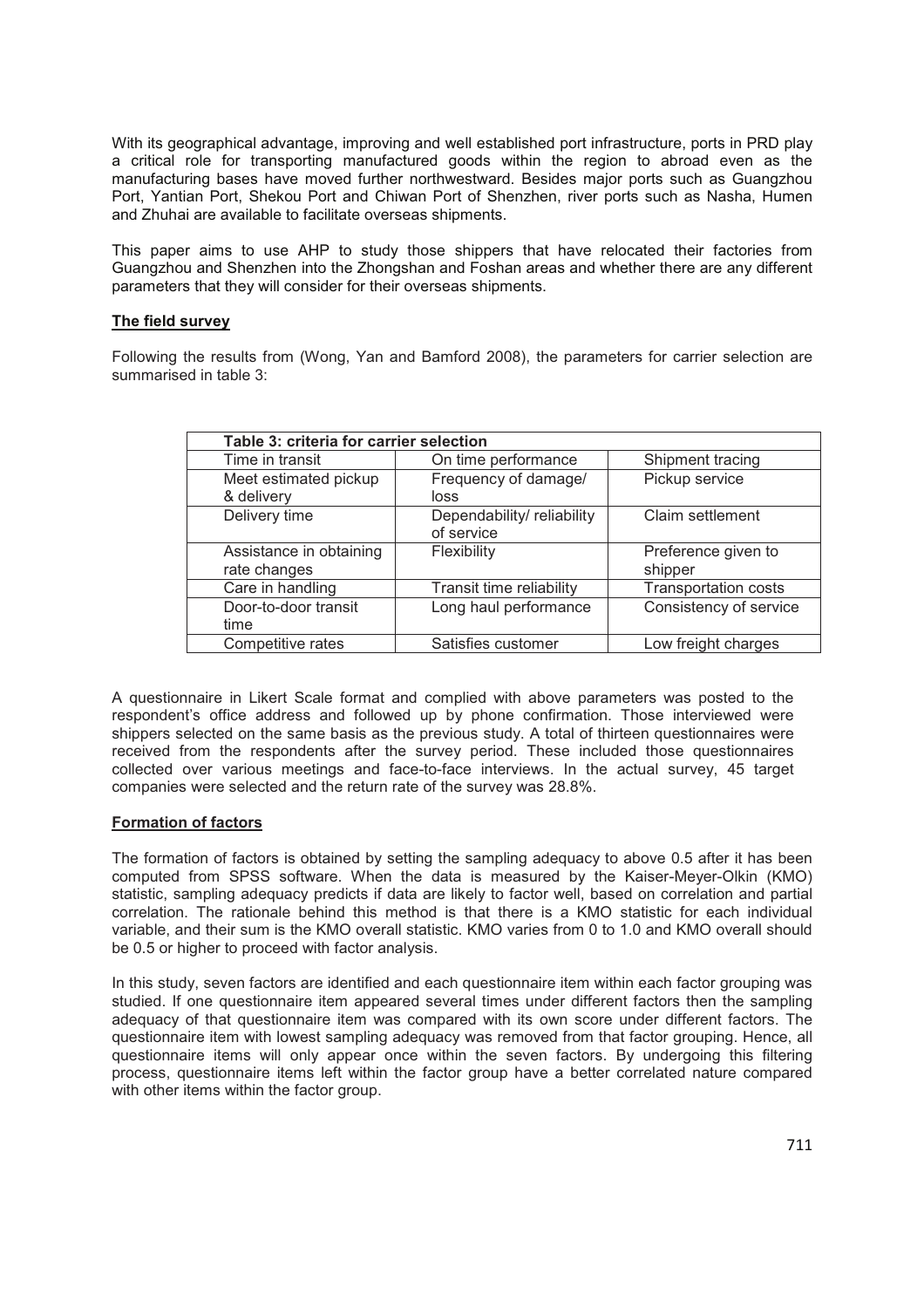These selected criteria were further grouped under two main categories, namely, internal and external factors. The internal factors are concerned with the elements which are controllable by the shippers/freight forwarders and will eventually affect modal choice. External factors refer to those factors that are beyond the control of the shippers themselves and are mainly controlled by the Customs broker or freight forwarder selected for the shipment. To summarise,

- **Internal factors**
	- o Shipper's reputation,
	- o Cargo location ,
	- o Shipper's own capabilities
	- **External factors**
		- o Customer service
		- o Cargo handling capabilities
		- o Relationship with Customs office
		- o Comprehensive Global service

In the process of grouping the criteria, it was observed that the majority of practitioners considered themselves (the person in charge of the company) able to settle any problem occurring during the transit of the shipments by their own personal connections with shippers, freight forwarders and even with the Customs office. This is a common phenomenon in China within the business community. However, in this study this phenomenon has not been given as high a weighting as it should have been when building the hierarchy model. Nevertheless, it is an interesting point that further study of this type can be considered.

## **Analytical Hierarchy Process (AHP)**

In this research, an analytical ranking process called the Analytic Hierarchy Process (AHP) was used to evaluate the linkage formats. The AHP developed by Saaty (1983,1987) provides a powerful tool that can be used to make decisions in situations where multiple objectives are present ( Saaty 1983). The main theme is the decomposition by hierarchies and synthesis by finding relations through informed judgment. Saaty (1983) emphasized that to be realistic the AHP model must include and measure all variables, both important tangible and intangible, quantitatively measurable and qualitative factors. Researchers such as Song and Yeo (2004), Lirn, Hathanopoulou and Beresford (2004), and Ugboma and Ogwude (2006) have successfully carried out work in port selection studies with the AHP method and have proved that AHP is a suitable method in both subjective and objective selections.

In the general form, the AHP is a nonlinear framework carrying out both deductive and inductive thinking without the use of the syllogism. This is made possible by taking several factors into consideration simultaneously, allowing for dependence and for feedback, and making numerical tradeoffs to arrive at a synthesis or conclusion.

In attempting to include everything in the measurements, normative theories treat intangible criteria as tangibles by postulating a convenient economic scale. In this case, it means it will be difficult to minimize all intangibles in economic terms in order to give the complete acceptance. In short, AHP begins with the traditional concept of ordinal ranking to satisfy a hierarchy and advances further into numerical paired comparisons from which a ranking of the elements in each level is derived. AHP infers behavioural characteristics of judgments (inconsistency and intransitivity) from its basic framework of paired comparisons. It begins by taking situations with a known underlying ratio scale and hence known comparisons ratios, and shows how its method of deriving a scale uniquely through the eigenvector gives back the original scale, then through perturbation, the AHP shows that a derived scale should continue to approximate the original scale providing that there is high consistency. Fundamentally, AHP provides the objective mathematics to process the inescapably subjective and personal preferences of an individual or a group in making decisions (Kinoshita, 1999).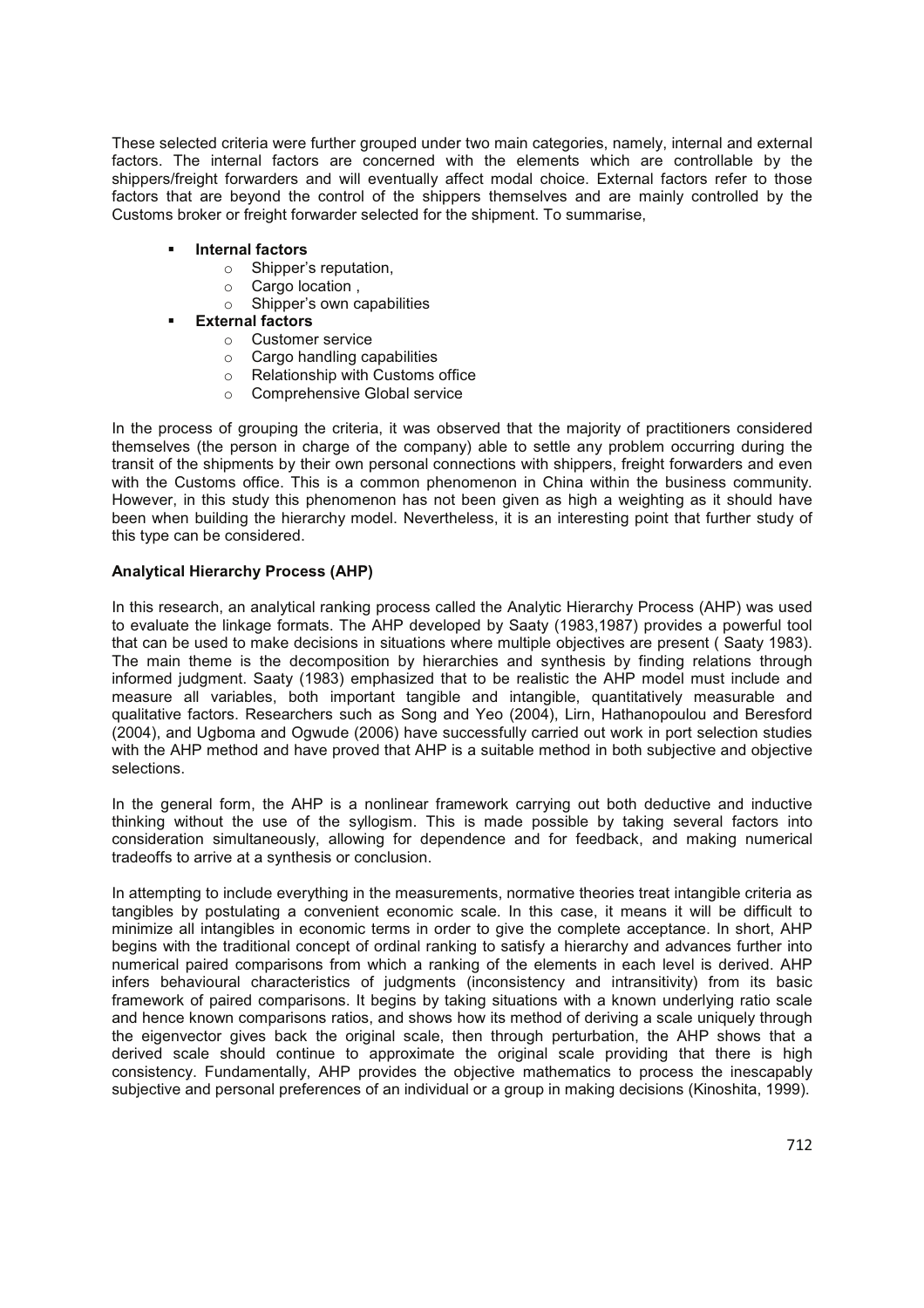## **Formation of the hierarchy**

The freight costs between overseas destinations and the ports in the West Bank of the Pearl River Delta, Shekou and Yantian, are assumed to be similar hence shippers do not need to consider the ocean freight between the loading ports to final destinations. The selection of transport modes for shippers, therefore, mainly focuses on the distance and cost between the factory and the port of loading at either ports in West PRD, Shekou or Yantian (table 4). Within each loading port, transport modes can be selected accordingly. Three basic modes of transport, namely sea (barge), rail and road (truck) are available at each port except in Shekou where rail is not available. Consequently, there are a total of eight alternatives available for shippers/freight forwarders to transport their cargos overseas.

| Table 4 Alternatives of mode choice |                                              |  |  |
|-------------------------------------|----------------------------------------------|--|--|
| <b>Alternatives</b>                 | <b>Description</b>                           |  |  |
| WPR - Truck                         | Factory to Port in West Pearl River by truck |  |  |
| WPR - Rail                          | Factory to Port in West Pearl River by rail  |  |  |
| WPR - Barge                         | Factory to Port in West Pearl River by barge |  |  |
| <b>YTN - Truck</b>                  | Factory to Port in Yantian by truck          |  |  |
| YTN - Rail                          | Factory to Port in Yantian by rail           |  |  |
| YTN - Barge                         | Factory to Port in Yantian by barge          |  |  |
| SHK - Truck                         | Factory to Port in Shekou by truck           |  |  |
| SHK - Barge                         | Factory to Port in Shekou by barge           |  |  |

**WPR-Truck** refers to the mode of transport from the factory to the loading port by truck to any port at the West bank of Pearl River.

**WPR-Rail** is possible for shippers/freight forwarders. There are scheduled departures in the region daily for shippers whose cargos are heavy and hazardous in nature.

**WPR-Barge** is offered by terminal operators of West bank ports. They provide daily barge services which are convenient to those shippers/freight forwarders who are faced with congested roads and who are located near to one of the West Bank ports in the PRD region.

**YTN-Truck** provides a direct delivery route from factories to the Yantian port. Recently, the infrastructure around the port has been upgraded from just one road and one tunnel to four roads, four tunnels and one interchange. The major highways that are connected to the Yantain port are: the Yanpai Highway; Yanba Highway; Huiyan Highway; Wutongshan Tunnel; Luosha Road— Wutongshan Tunnel and Mingzhu Interchange. With this sophisticated transport network, road transport at Yantian actually integrates the port with highways to the port and the economic hinterland of the Pearl River Delta.

**YTN-Rail** offers shippers/freight forwarders a service directly connected to the State-owned Rail Pingyan Railway from the port. Rail services are welcomed by shippers who have a large amount of cargo. They are highly cost-effective whilst employing highly sophisticated security systems.

Furthermore, both import and export procedures involving Customs declarations and booking container space on vessels can now be handled at inland offices. Besides the Pingyan Railway, there are also the Dalang, Guangzhou – Yantian Container Rail Service and Changping, Dongguan – Yantian Container Rail Services.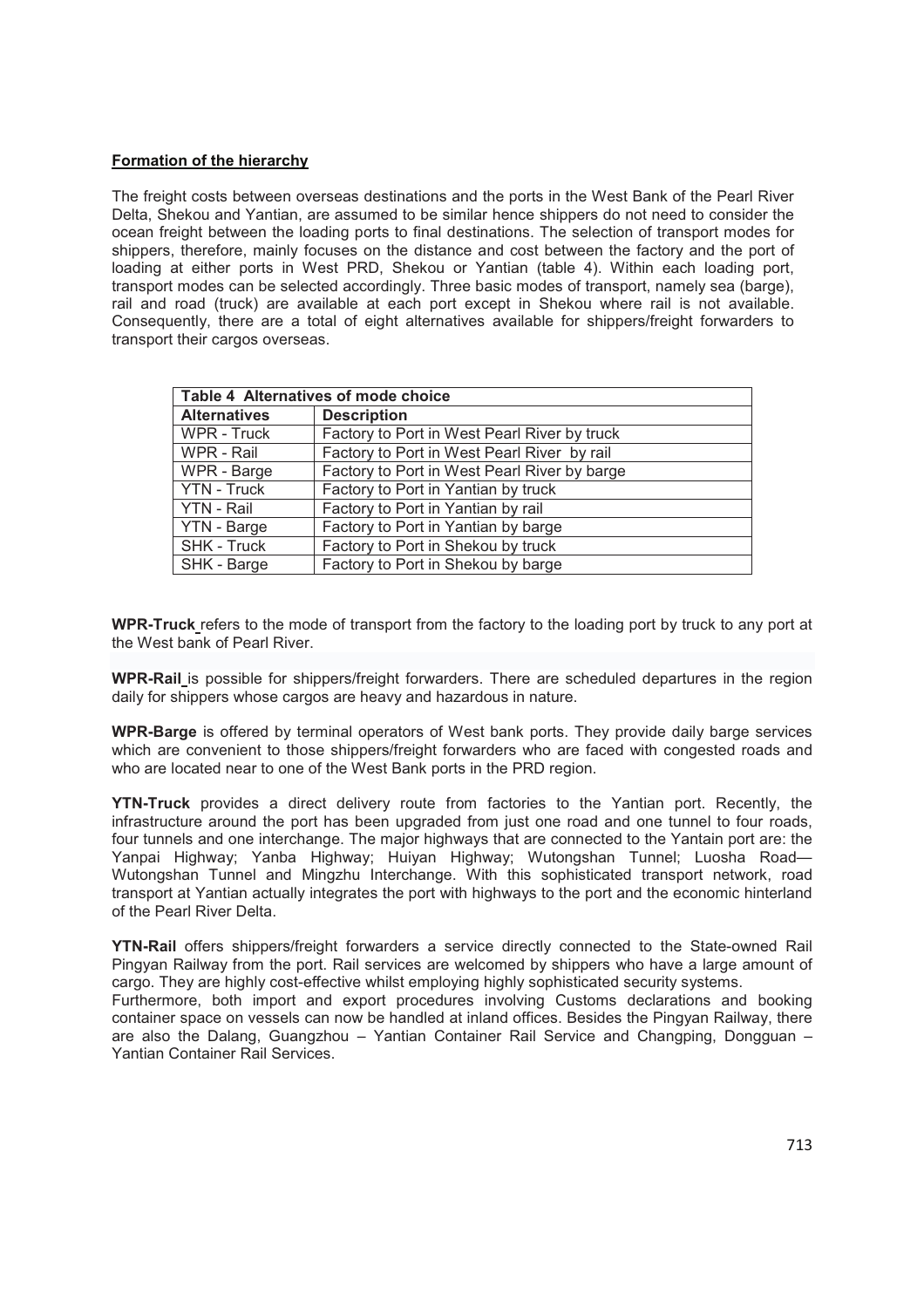**YTN-Barge** is a feasible option for the shippers/freight forwarders who are located close to one of the ports along the Pearl River. There is a scheduled barge operation from local barge companies that sail daily direct to Yantian port.

**SHK-Truck** offers a direct link between shippers' factory/warehouses to the port. Due to the topography of adjacent land close to the port area, the infrastructure connected to the port can be described as hilly and winding. With an increase in the number calling from international liner companies, trucking is a mode for shippers located nearby.

**SHK-Barge** offers access for shippers/freight forwarders to use their port. Dedicated South China Shuttle Barge Services has covered most of the major PRD and South China coastal ports.

#### **The building of a hierarchy**

The ultimate goal of mode selection is to achieve "Satisfaction" for the shippers/freight forwarders requirements in exporting their overseas shipments. Hence, the hierarchy of this study is indicated in the chart in Figure 1.



Under this hierarchical structure, the various types of cargos will go through the selection process differently. Consequently, shippers/freight forwarders with different transit times and weekly volumes are divided into four major groups as listed in Table 5.

| Table 5- Shippers with different cargo nature |                                                                              |  |  |
|-----------------------------------------------|------------------------------------------------------------------------------|--|--|
| Group 1                                       | Shippers with large weekly volume - over 6 Teus per week                     |  |  |
| Group 2                                       | Shippers with low weekly volume – less than 2 Teus per week                  |  |  |
| Group 3                                       | Shippers with consignment of time sensitive – such as fashion                |  |  |
| Group 4                                       | Shippers with consignment of no time sensitive attached – such as<br>textile |  |  |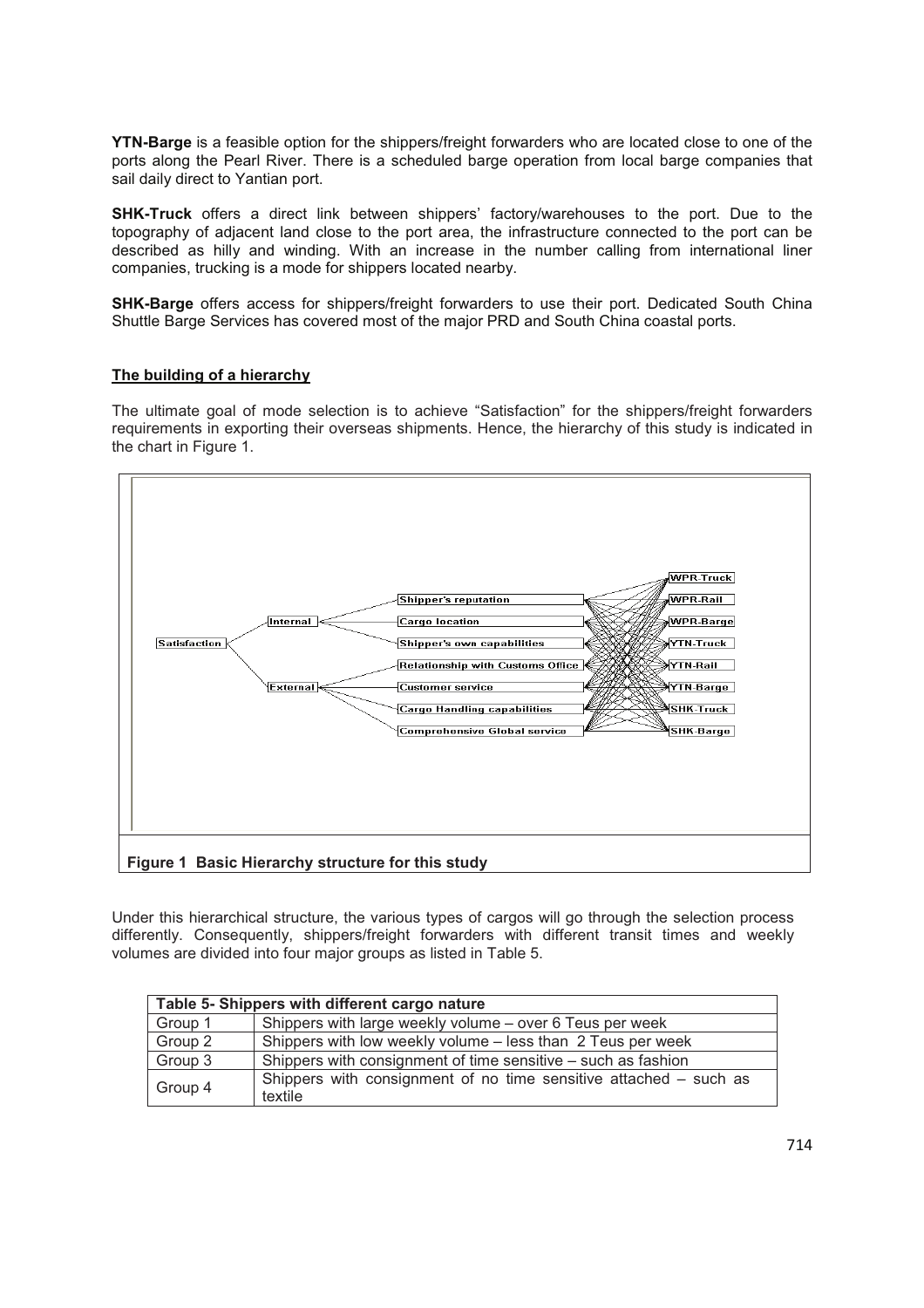Group 1 is assigned to Shippers with large weekly volumes. The cut-off point is set at 6 Teus per week so shipper/freight forwarders need to consider their mode choice every day.

Group 2 is assigned to shippers/freight forwarders who only have less than 2 Teus consignments per week. It is difficult for these shippers/freight forwarders to select transport modes as they must send the consignment to another freight forwarder for consolidation. The choice of transport mode will therefore be determined mainly by the freight forwarder or third parties.

Group 3 shippers are assigned to a consignment that is time sensitive and requires an urgent delivery. Usually, ports with better flexibility in terms of cargo handling will be the first choice for those shippers. Finally, Group 4 is reserved for consignments that are not time sensitive at all. Several meetings were conducted and industrial practitioners were divided and invited to provide interview information according to the above groupings.

The attendees in each group were required to do a pair wise comparison between the seven factors with respect to their own consignment's nature against weekly volume, cargo value and time sensitivity. The average time taken to complete the pairwise comparison was around 45-60 minutes. If consignments possessed two or more cargo characteristics, then shippers were required to do an extra comparison for the other cargo type.Decision Plus developed by Criterium Decision of InfoHarvest Inc. USA, was used in this survey and results were obtained direct from the software. By using the AHP software CDPlus 3.0, those attending meetings were required to go through the factor comparisons individually.

## **Results**

The software gives the following results.

#### *Group 1 Shippers*

Shippers, who have a high weekly volume, prefer to use trucks for all loading ports in the PRD (Figure 2). WPR-Truck, SHK-Truck and YTN-Truck are the preferred choice of delivery. The alternatives then go to WPR-Barge, SHK-Barge and YTN-Barge. The WPR-Barge receives a higher ranking than the SHK-Barge due to high cargo volume that can fill up the barge easily. Rail connections receive the lowest ranking from this group of shippers.

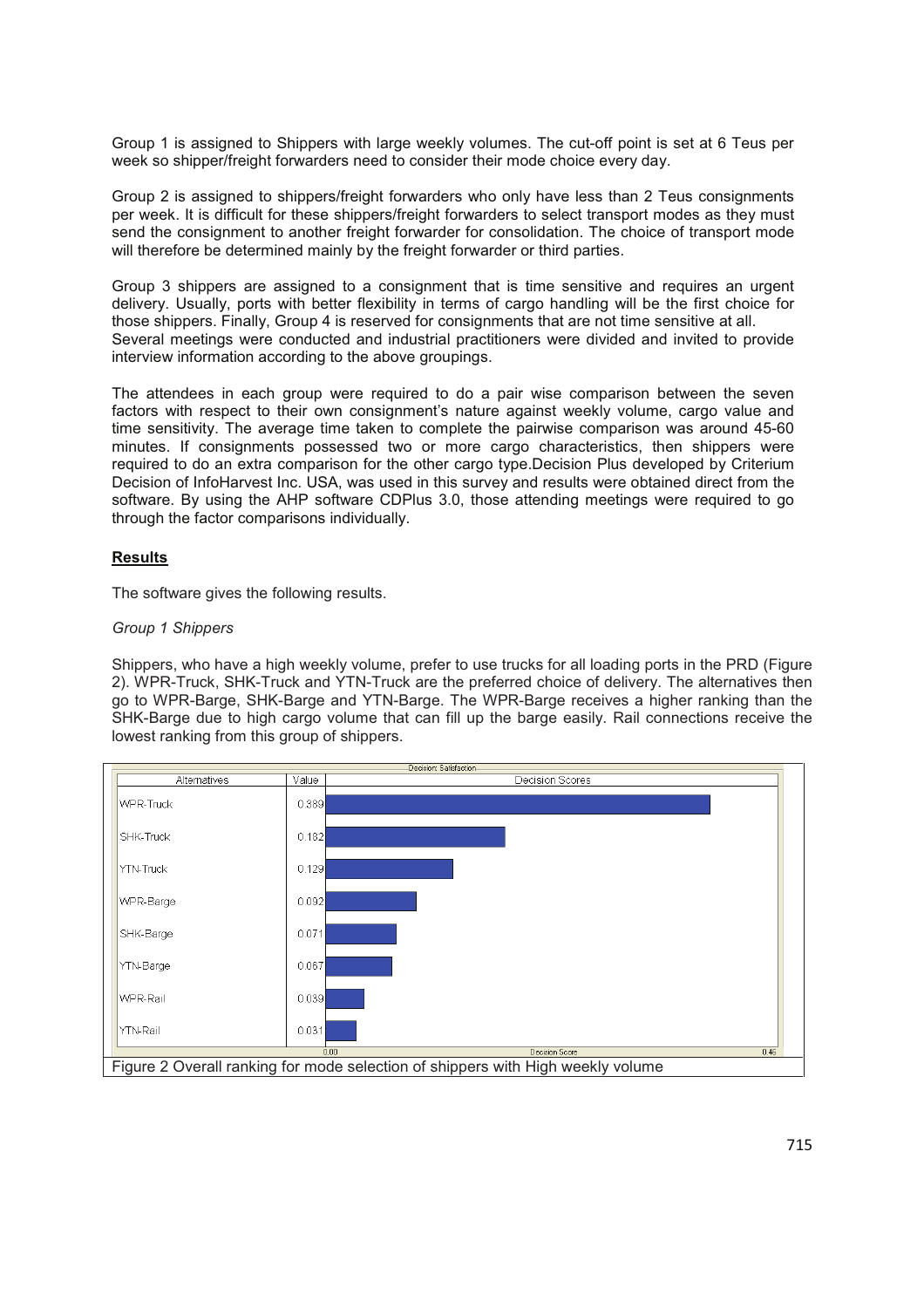#### *Group 2 Shippers*

Shippers who have small weekly volumes to export and require freight forwarders to provide consolidation rank WPR-Truck as their first priority. This type of cargo which is less-than-container load (LCL) will be treated as high value cargo because it is charged by Cubic Meters (CBM) instead of on a per container rate. Freight forwarders have to bring this LCL to a depot for consolidation (Figure 3).



## *Group 3 Shippers*

Figure 4 shows the results for time sensitive shipments. Trucking and barge services connected to WPR were preferred and followed by SHK-Truck and YTN-Truck.

The selection of WPR-Truck and WPR-Barge is mainly due to the flexibility available for shipments that have more choice to load their cargoes at various loading ports.

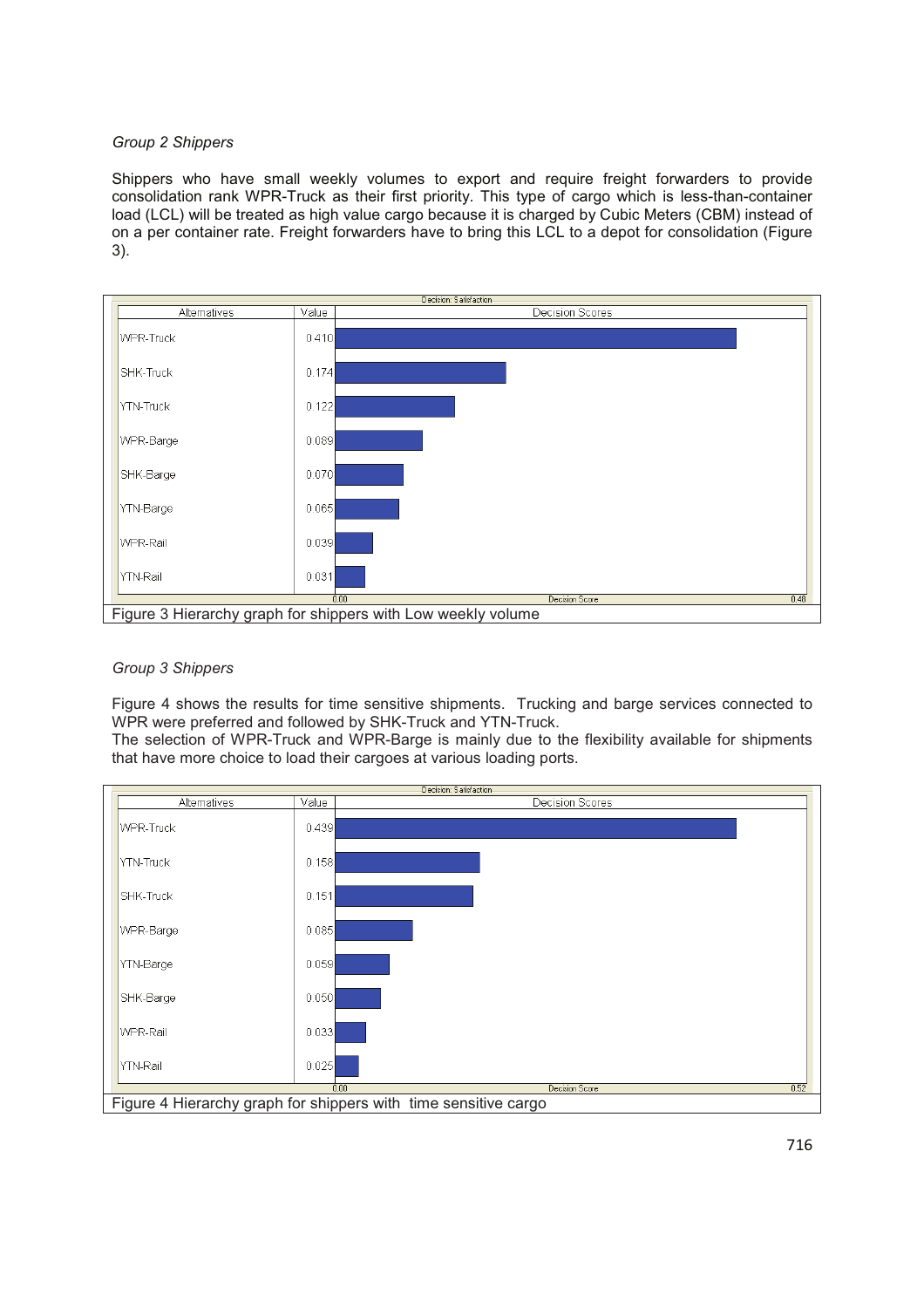#### *Group 4 Shippers*

The overall score for non-time sensitive shipments, (see figure 5), trucking services connected to WPR, SHK and YTN scored the highest. YTN-Truck obtained a higher rank than SHK-Truck because the road connection to the YTN port was better accessed that shippers prefer using YTN even if their cargo was not time sensitive. Rail connections to all ports continue to have the lowest score in the ranking list.



## **Summary of the findings**

The results from the alternatives clearly reflect the mode choice preference of most shippers/freight forwarders after relocation of their manufacture bases in the PRD region.

**Trucking** is the top mode choice for any loading port in the PRD. The results obtained differ from the previous study due to better road infrastructure constructed over recent years and the belter accessibility of the ports in the West Bank of the Pearl River.

**Barge** operations are also welcomed by shippers whose factory or depot is situated near to the river bank of the PRD or their cargo is heavy or dangerous in nature. If the cargo volume is big, then the sailing schedule becomes quite flexible as the shippers can easily fill up the barge and start sailing. Barge operation is one of the popular mode choices for shippers mainly due to terminal operators deploying dedicated barge services along the PRD ports in order to extend the catchment areas and consolidate cargoes sourced from upper stream of PRD.

**Rail** is not favoured by any shippers/freight forwarders mainly due to the location of the railway terminal and the fixed departure schedule of the service. Rail services are controlled by the Minister of Railways in China so shippers have to match their shipment with the published schedule.

Industries that produce heavy pollutants in the process of production moved away from the Guangdong and Shenzhen areas under the street labour and environment laws. The opening of various ports in the West Bank of the Pearl River helps them to contain their transport costs for overseas shipments. Consequently, relocation does not have many negative impacts on them. However, if they happen to relocate again in the future then they have to move inland and it will increase their operational costs for overseas shipments.